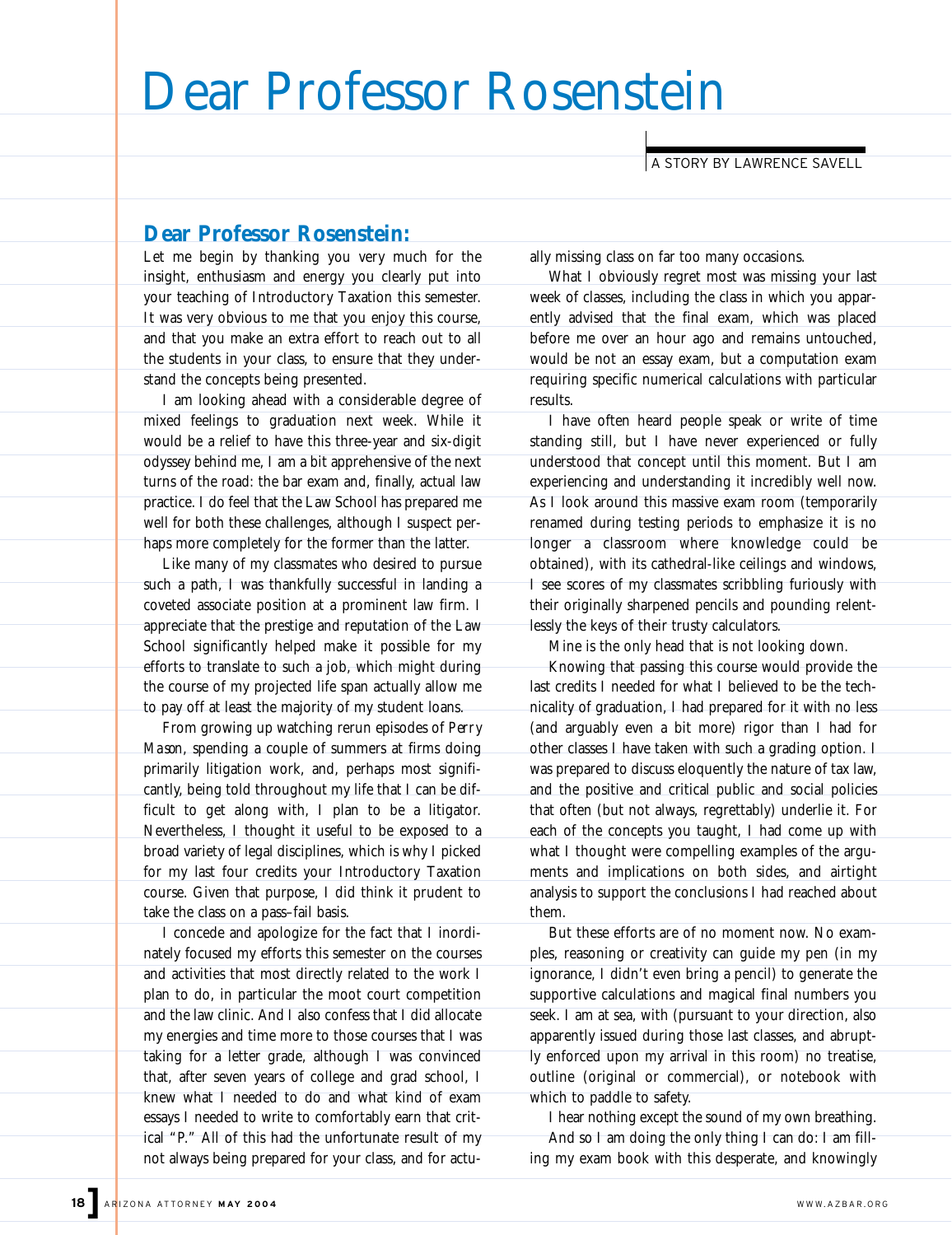futile, plea for help.

I have no illusions that you will help me. Preparation is (usually) rewarded with success, and failure to prepare adequately is (usually) met with the array of sanctions designed to deter such behavior from occurring again in those that are properly fearful.

I cannot begin to imagine (although I of course am) how my family, and my friends, will react to my getting a failing grade and not graduating. I've recklessly let down those who care about me—those who have sacrificed to give me opportunities that they were not given, those who encour-

aged me and who looked forward to rejoicing in my having succeeded. And even if they are charitable, I have no delusions that my law firm (or any law firm) would be.

How could I have been so stupid? I think of the fallen trapeze artist in the Judy Collins song *Send in the Clowns* and ask myself how I could have lost my balance this late in my academic career, literally when the bar is in sight.

Finally, I do thank you for reading this, if indeed you have (surely many in your position would have stopped and slapped on the "F" pages ago). I'm not sure I could have made it through these four hours without writing *something,* without being able to concentrate on something other than trying to work up the courage to leave this room early, perhaps four hours early.

I suspect that this letter (or whatever it is; it surely is not the answers to the questions you have asked) at this point may be more for me as an exercise in selfflagellation and self-analysis than it will be for you in

**Blue Book** I have often heard people speak or write of time standing still, but I have never experienced or fully understood that concept until this morning.

making any decision other than the expected one. But at least my exam booklet is not blank. I can for the moment join my classmates who are now rising to hand in their calculation-filled volumes, all of whom appear to be smiling, presumably through some combination of glee and relief. I obviously feel neither. I feel only emptiness. *Sincerely*

*yours, Nicholas Bennett*

## **Dear Mr. Bennett:**

This is the first occasion in my 45 years of teaching that I have returned an exam booklet to a student, but I thought it necessary and appropriate to respond to your words directly and in kind.

Obviously, as a teacher, I am dismayed that you did not devote the necessary efforts to my class. No professor wants to acknowledge that a student has been a failure in his or her course, because, if even to a small degree, it means the teacher has also failed. But students do fail, and teachers do issue failing grades, no matter how reluctantly.

I am not completely unsympathetic to your situation. I have to confess that, even to this day, and although there is no personal historical basis for it, I occasionally (and usually during particularly stressful periods) have the recurrent and still horrific nightmare in which I find myself in a final exam for which I am totally unprepared. Perhaps all lawyers do.

As you may or may not know, this was also my last class at the Law School. Last December, after 52 years of marriage, my beloved wife, Faith, passed away. I have tried to carry on the routines of my life, in particular the teaching that has for so long given me so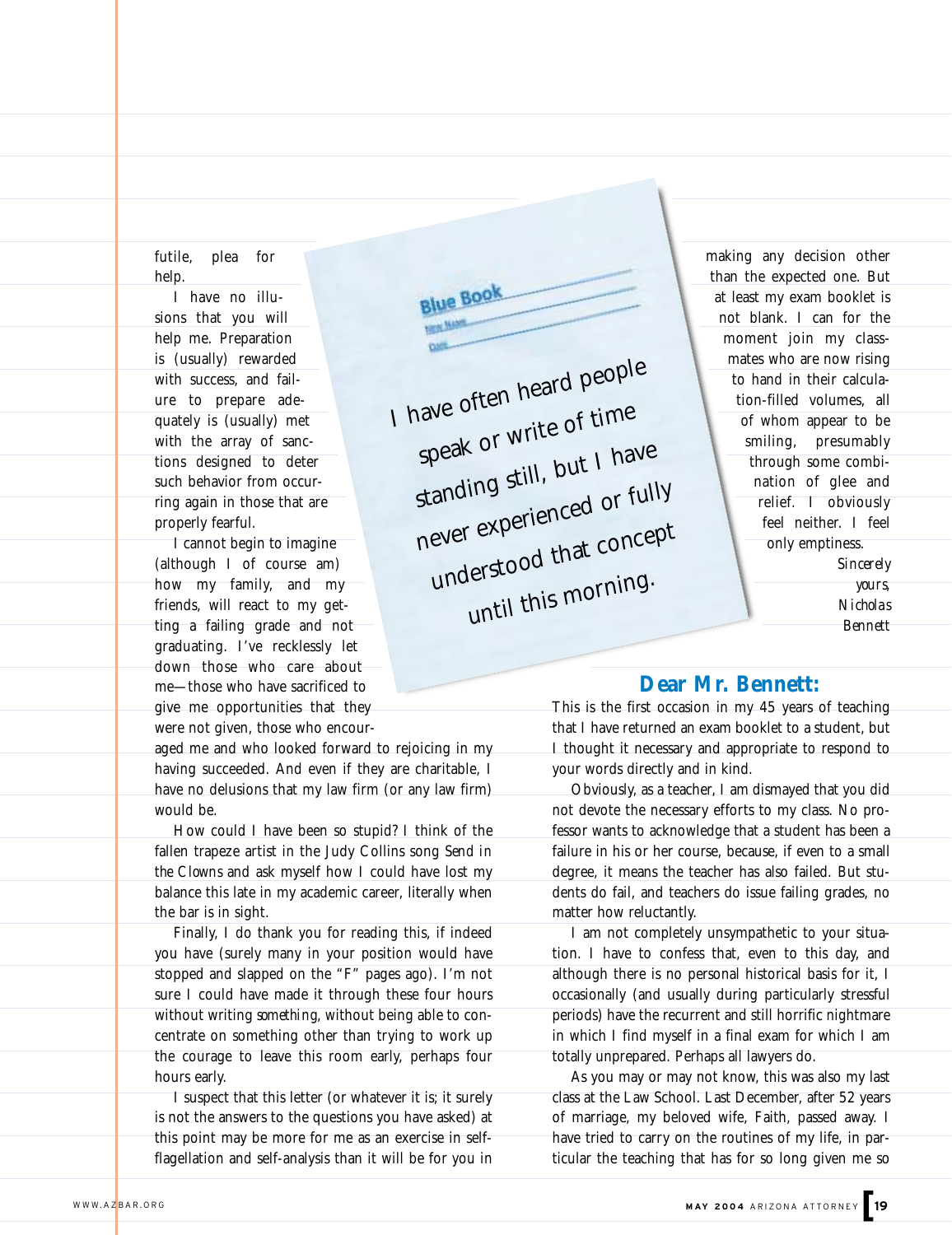## Dear Professor Rosenstein

much pleasure and satisfaction, but I have found that it is impossible to experience those feelings without her.

**Blue Book** 

When I first took this position, my wife, a very charitable and forgiving person, asked me to make her a promise: that I would never fail a student. And, frankly, before this semester, there was never really a situation where I had to test the resolve of that oath. But obviously there is now.

But there are many oaths in my life. Another is the oath to maintain the standards and principles upon which this institution and others like it are built, and by which students as well as faculty strive to conform their behavior. I take these requirements very seriously, as we should.

Thus, I cannot simply and offhandedly say, "Oh, what the heck!" But perhaps the analysis should not stop there.

I do believe you have done a degree of preparation for this exam, although obviously you have not done enough. In terms of its relation to the correct responses, your answer booklet unavoidably warrants a failing grade.

But you have taken this opportunity to assess and discuss a variety of other matters. Although they bear no reasonable relation to Introductory Taxation, they (albeit belatedly) reflect your recognition and understanding of the need for proper preparation and diligence, the responsibilities inherent when others depend upon you, and the value of balancing out competing demands. You echo feelings of despair that countless clients who find themselves in apparently hopeless situations experience, until they are comforted by the support of knowledgeable and reliable counsel on and at their side. And you present your sentiments in a reasoned and compelling way.

I have always felt that those who want to be litigators should, as part of their training, have their own deposition taken, so they can feel firsthand the terror a first-time witness experiences. Those who plan to be criminal defense counsel should spend a few hours being "processed" in the criminal justice system, so that they can gain a modicum of understanding of what their clients are going through.

As you may be aware, during my career I have, in addition to this course, also taught a variety of small-group practical and practice-oriented seminars, on such subjects as Legal Negotiation, Legal Ethics, Lawyers and Their Clients, Equity, and Remedies. It could be argued that you have demonstrated that you have learned much of what I have attempted to convey in these seminars, although of course you have technically never taken them. And so, with perhaps a generous helping of logical extrapolation, I can justify viewing your exam as meeting the requirements by which I could have issued a passing grade in a couple of those two-credit courses.

So, following that reasoning, I believe I can, in good conscience, essentially transfer these credits and pass you in this